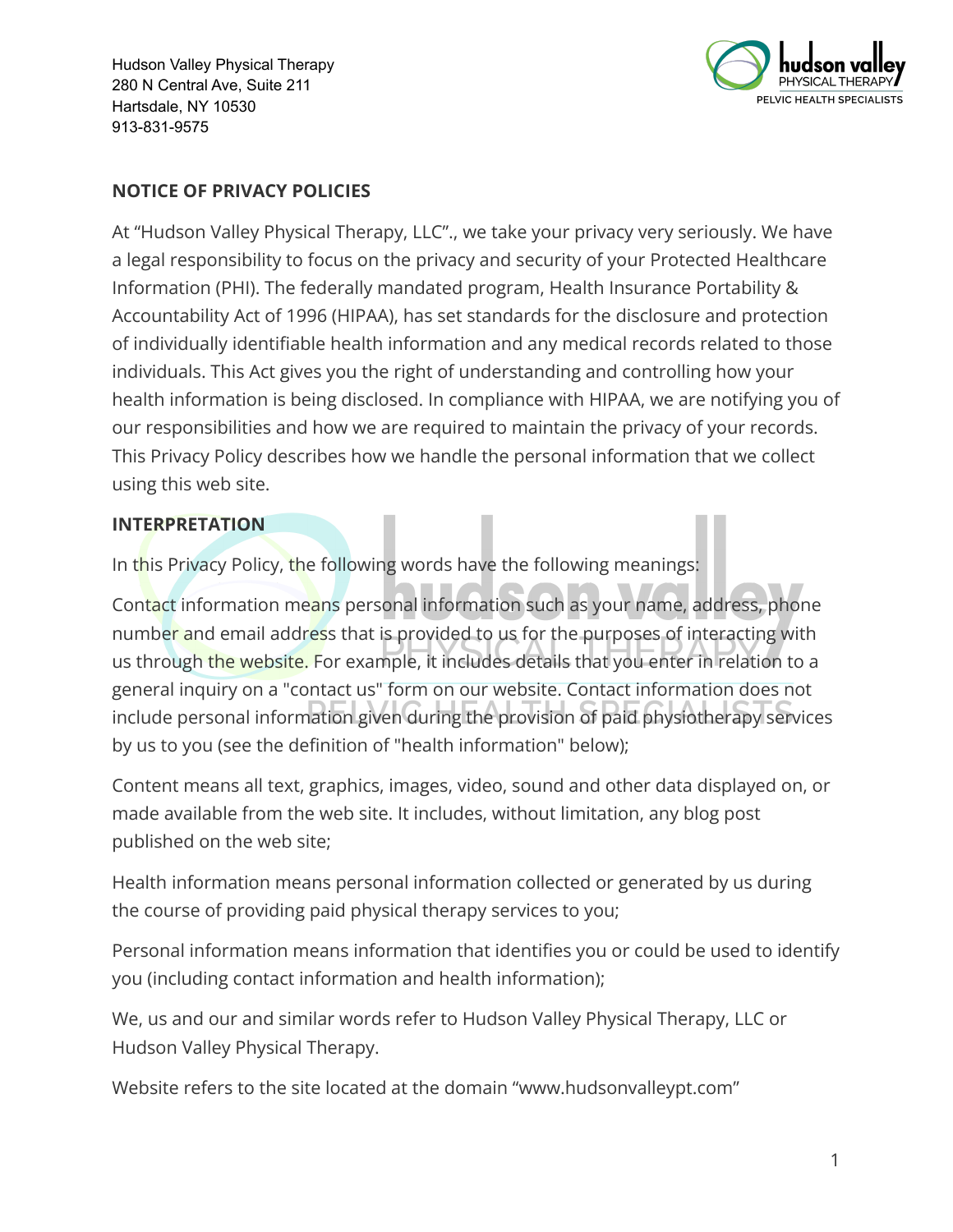

## **SOURCING HEALTH INFORMATION**

Where possible, we try to collect health information exclusively from prospective patients. However, if the patient is under 18, we may require a responsible adult (i.e. a parent or guardian) to provide health information and make payments on behalf of the patient.

Where we source information from a responsible adult, references to "you" in this privacy policy will include references to both the patient and the responsible adult.

# **ACTIVITIES WHICH INVOLVE PROVIDING DIFFERENT TYPES OF PERSONAL INFORMATION**

In the course of our interaction with you, we may collect personal information (including contact information and health information) that relates to you. The types of personal information that we collect will vary according to the type of activity as follows: **UGSON** 

## A. **Contact Information**

1. Browsing: We use "Google Analytics", a web analytics service provided by Google, Inc ("Google"). Google Analytics uses "cookies", which are text files placed on your computer, to help the us analyze how people use the web site. The information  $S$ generated by the cookie about your use of the web site includes your IP address and your location (often to the nearest town or suburb). You have the ability to refuse the use of cookies by selecting the appropriate settings on your browser, however you may not be able to use the full functionality of the web site if you choose to do this.

2. Enquiring: You will need to provide contact information to us if you choose to submit a question or request to us via email or using our "contact us" form. The information that you will need to provide will include a name, and email address.

3. Subscribing: You will need to provide contact information to us if you choose to receive updates and information periodically. This contact information will include a name and either an email address, or a username for a particular social networking service (e.g. Instagram or Facebook).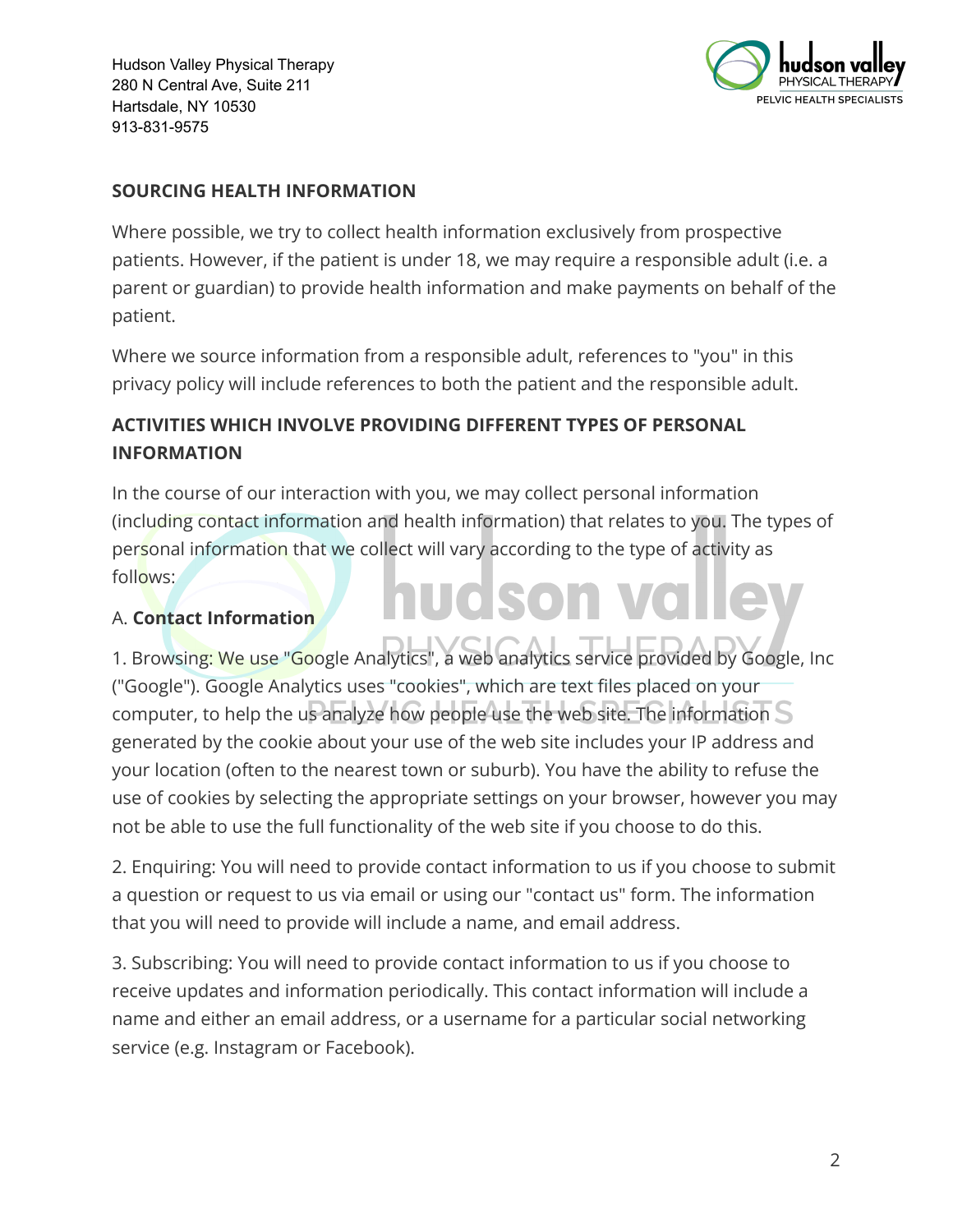

4. Commenting: You will need to provide contact information to us if you choose to make a comment in relation to any content. This contact information will include your name, contact details - including email address - and (if they can be used to identify you) the views which you choose to express. Additionally, you may choose to submit personal information in the form of a small photograph, Avatar or Gravatar;

5. Accessing Restricted/Members Only Content: Some information we provide is only available to those who register by providing certain contact information (usually a name and email address and sometimes a phone number);

6. Entering Competitions: We may, from time to time run competitions (trade promotion lotteries) periodically with the aim of promoting ourselves. The information that you will be asked to provide is detailed in the terms and conditions of each competition that we run;

7. Submitting Payments: When paying for services from our web site, you may also provide sensitive and confidential payment information. This payment information may take the form of credit card details or bank account details. We also record your computer's unique Internet Protocol (IP) address when you make the payments;

8. Other Activities: We may use information for purposes not listed above in the following circumstances: (a) where specifically authorized by you; (b) where the use is related to one of the primary purposes listed above and where it could reasonably be expected; (c) where it is necessary for us to comply with the law or the lawful direction of a governmental authority or court; or (d) where it is in the interests of public health and safety.

# B. **Health Information**

If we provide services to you in the form of a custom analysis of your condition and a tailored exercise program or in the form of answering a "quick question", this will involve us collecting health information from you and generating health information about you. Health information provided by you will be collected through an online questionnaire which is designed to obtain a detailed medical history and other information required to make a diagnosis and recommend a treatment plan. Such information may take the form of: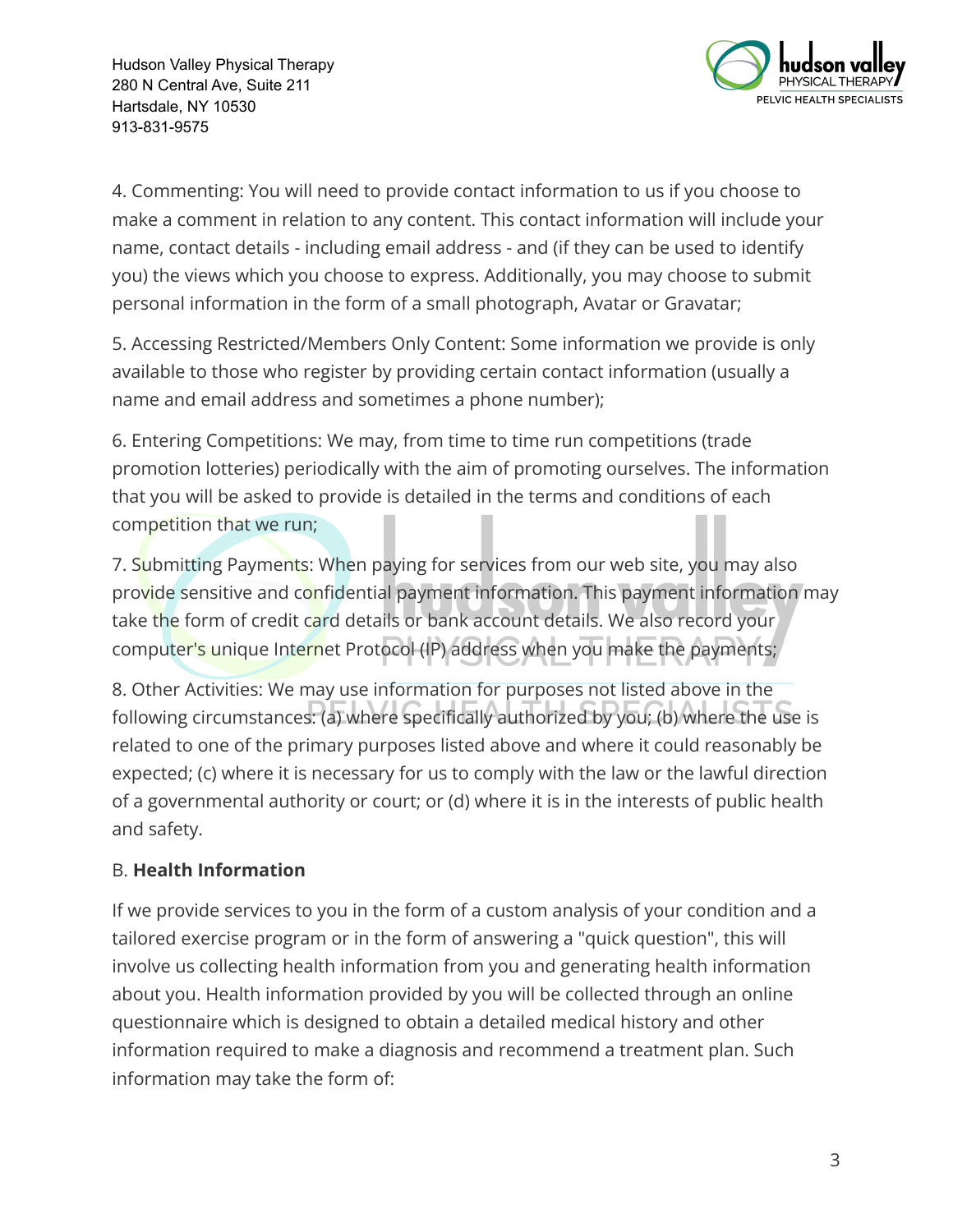

1. Personal details such as your name, age, and gender;

2. administrative information such as your address, email address, phone number and billing information (including bank account or credit card information);

3. Information about your current health service providers, including general medical practitioner;

4. Information about current or past symptoms, injuries, diseases, conditions or disabilities;

5. Information about past operations, treatments received, and treatment programs undertaken;

6. Information about allergies;

7. Information about medications you are taking or have taken;

8. Information about your family medical history where relevant to your own condition;

9. Information about accidents, incidents or circumstances which caused or may have caused injury or discomfort;

10. Our opinion of your medical condition;

**EALTH SPECIALISTS** 11. Our recommended treatment plan.

## **HOW WE WILL NOT USE THE PERSONAL INFORMATION THAT YOU PROVIDE**

Except as set out in Clause 6 below, we will not disclose your personal information to other persons or entities. In particular:

We will not give, lend, rent or sell your personal information to any third party telemarketing, market research organization or email list building organization that might on-sell it to other people or organizations.

1. We will not use or disclose your health information except in accordance with your directions, or as necessary to deliver our health services to you.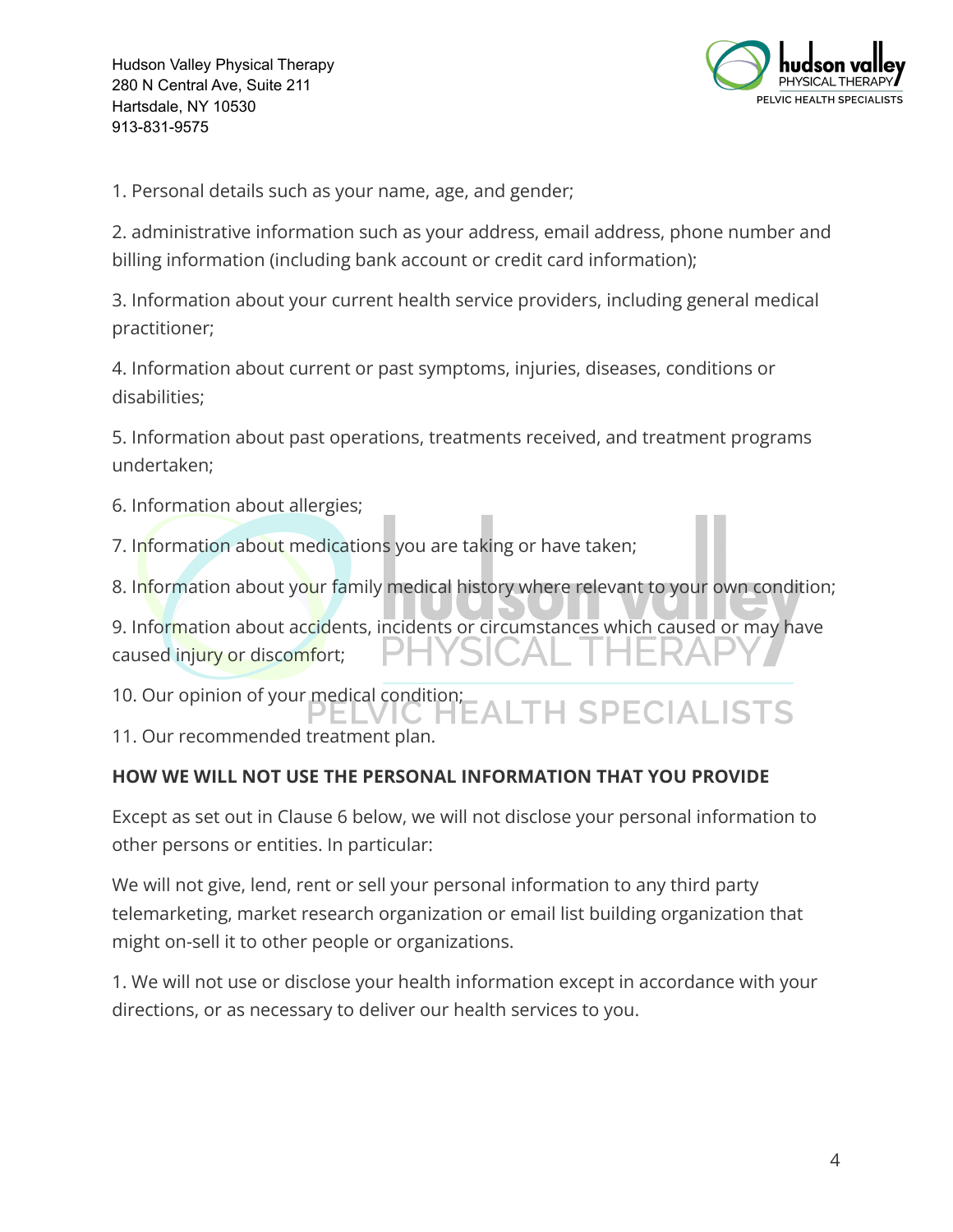

## **HOW WE WILL USE THE PERSONAL INFORMATION THAT YOU PROVIDE**

### **A. Contact Information**

We may use or disclose your contact information for the following purposes:

1. Answering Queries: If you have contacted us with a query or request, we will use your contact information to respond to that query or request;

2. Providing Information: If you subscribe to receive information from us in the form of a newsletter or emailed updates, or a feed via a social networking service, we will use your contact information to send that information to you from time to time. The information may take the form of general communications which simply allow us to "keep in touch" with you, or may be direct marketing material which contains special promotions and special offers;

3. Displaying Comments: If you submit a comment, we have the right to display that comment on the website, along with your first name and last initial, although we will not publish your email address;

4. Delivering Restricted Access/Members Only Content: If you register to receive restricted access or member only content, we will use your contact information to deliver that content to you. We may also choose to contact you and to offer or discuss the provision of relevant services by us to you;

5. Competition Administration: If you win a prize in one of our competitions, we will use your contact information to notify you, and will publish your name as the winner if required to do so by law; and

6. Usage Analysis: We use your information to generate a holistic but anonymous picture of our user base and usage patterns. This information allows us to analyze trends and demographics and helps us to improve on the content and services provided.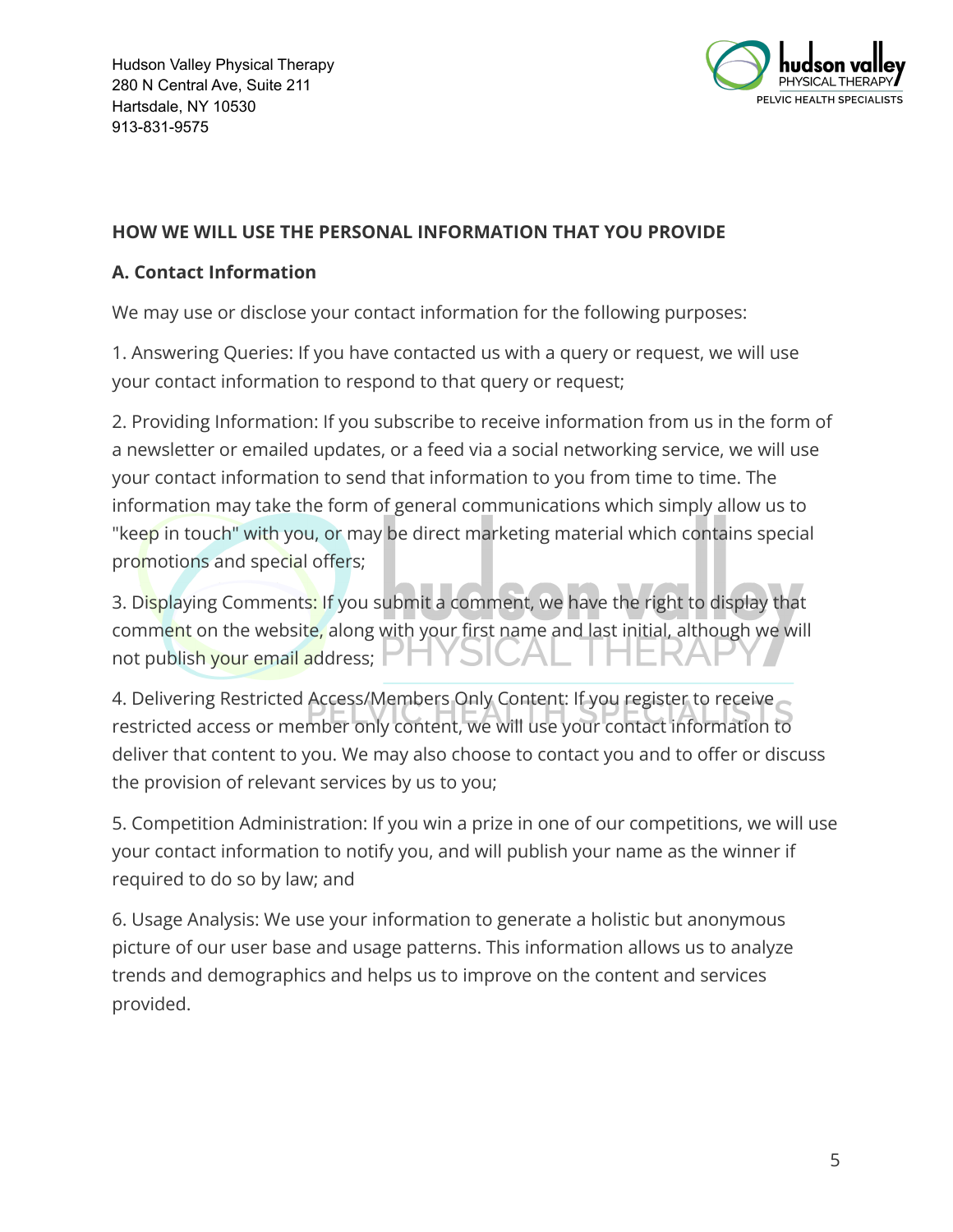

## **B. Health Information**

We may use or disclose your health information for the following purposes:

**Treatment/Recommendations**: We will use your health information to enable us to diagnose your condition, and (where appropriate) to recommend a treatment plan and to provide you with further information about treatment options, or to provide you with answers to specific questions;

1. Business Management: We will use your health information to allow us to manage our business, for example through planning, or evaluating and assessing the cost-effectiveness of a particular treatment or service;

2. Quality Assurance: We will use your health information to enable us to perform quality assurance or clinical audit activities, where we evaluate and seek to improve the delivery of a particular treatment or service;

3. Compliance: We will use your health information to comply with accreditation activities, and the requirements of professional and industry bodies such as the Federal State Board of Physical Therapy and individual state licensing boards;

4. Complaints Handling: We will use your health information to respond to complaints PELVIC HEALTH SPECIALISTS made by you;

5. Insurance: We will use your health information to co-operate with our liability insurers (e.g. by disclosing details to a medical expert, insurer, defense organization or legal advisor) in the event that we become aware of a potential or actual claim against us by you;

6. Defense of Claims: We will use your health information obtain advice and legal services in relation to the defense of potential or actual legal proceedings.

# **C. Personal Information**

We may use personal information (both contact information and health information) for the following purposes:

1. Payment Administration: We will use financial data to process payments, and (if necessary) coordinate refunds.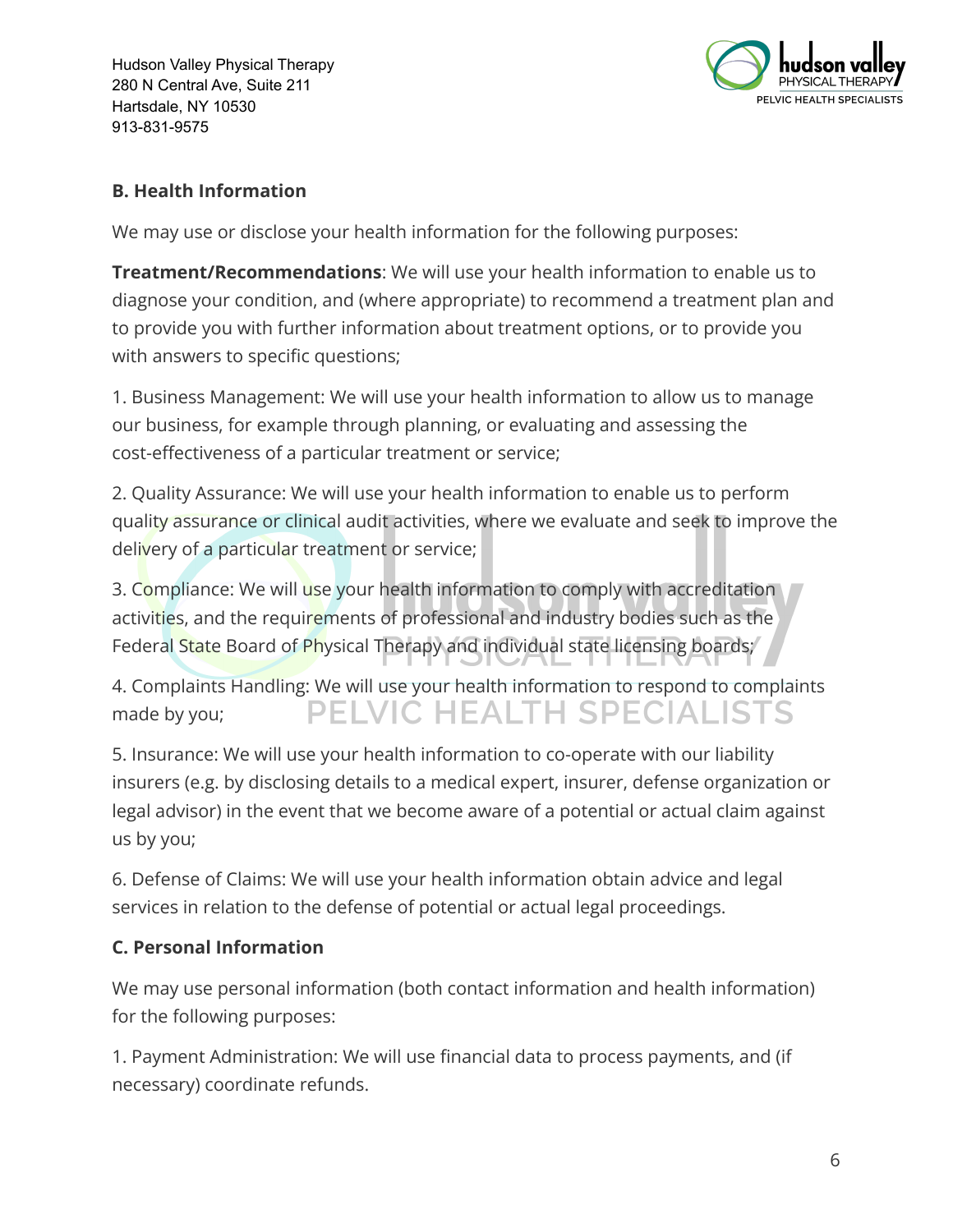

2. Fraud Prevention: Online businesses such as us occasionally suffer from the fraudulent activities of some shoppers. We have the right to use the personal information that we collect to verify your identity. For example, we could compare names on accounts with information on credit cards, or with publicly available information such as White Pages™ data. These checks are done carefully by a member of our Customer Experience Team, and using manual rather than automated methods. The checks will usually be done only if there is a reason to suspect fraud;

3. Debt Recovery: We may use your personal information to recover debts owing to us;

4. Sale of a Going Concern: At some point in the future, we may decide to sell the assets of our organization as part of a sale of business. Our customer or user database would be included in this sale. We would only sell this database as part of a going concern so that the new owners could continue to provide services to you. The new owners would also be bound by the terms of this Privacy Policy unless you reach a separate agreement with them. We would not sell our customer or user database separately from our other assets;

5. Other: We may also disclose your personal information where required or necessary under the provisions of the Privacy Act of 1974 (e.g. if it is necessary to prevent a serious threat to public safety etc). **HEALTH SPECIALISTS** 

# **DISCLOSING PERSONAL INFORMATION THAT YOU PROVIDE**

# **A. Parties To Whom We May Disclose Your Information**

During the course of our business, we may disclose your personal information as follows:

1. Service Providers/Business Associates: Third party companies and individuals (including Google, Stripe, and other online payment or business service providers) are engaged from time to time to perform specific business services for us. These services include the processing of payments, trend analysis, marketing and promotions. We may need to provide some of your details to these services providers (or require you to provide your details directly to them) in order for them to perform their functions. We will only do so where it is strictly necessary for them to perform these functions;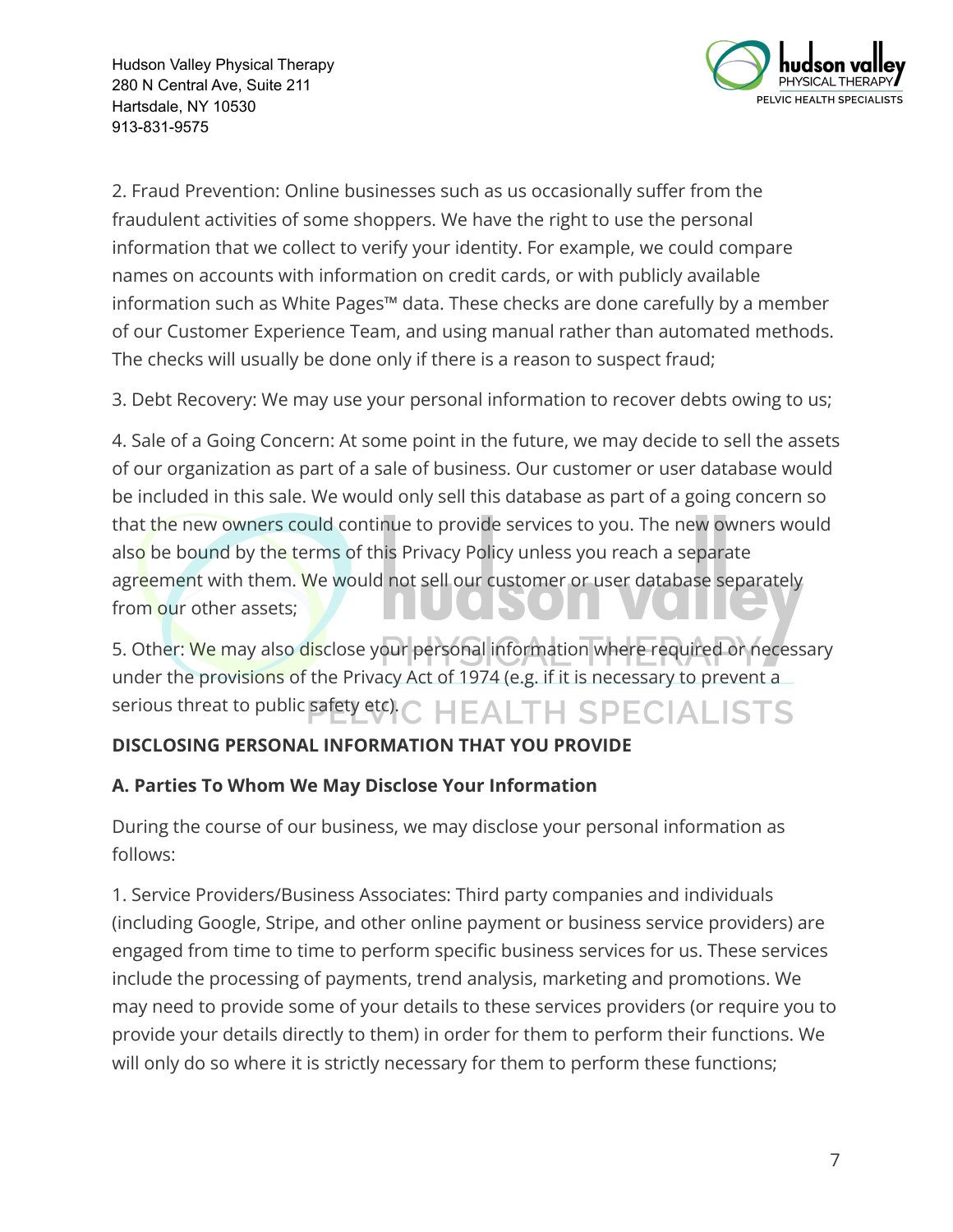

2. Authorities etc: We will pass on information relating to suspected fraudulent activity to appropriate authorities including the police, banks and credit card issuers, or otherwise if required to do so by law;

3. General Public: If you win a prize in one of our competitions, we will disclose some of your contact information in certain publications in order to comply with our obligations under applicable trade lotteries legislation. Precise details of the disclosures to be made appear in the terms and conditions of each competition, and entry into each of our competitions requires your consent to such disclosures.

## B. Cross-Border Disclosures

The disclosures of information listed in section (a) above, may involve transmitting, storing or processing information across national borders. This includes (amongst other things): our right to host the web site on servers located outside the United States; our right to conduct usage analysis; and our right to process payments. You consent to the transmission of data for these purposes.

In addition, personal information that you submit in the form of, or relating to, comments will be published on the Internet and will be accessible in any location around the world in which there is Internet access.

#### SPE ÷. **YOUR RIGHTS IN RELATION TO PERSONAL INFORMATION THAT YOU PROVIDE**

Subject to the exceptions allowed by law, you have a right to view, change and remove the personal information that we store about you.

Requests for us to assist you to view, change or remove your personal information, should be made in writing and emailed to geridpt@hudsonvalleypt.com You should provide us with any details necessary to enable us to comply with your request, including your name and the capacity in which you believe we are storing your personal information (i.e. as a customer, newsletter subscriber, patient etc).

After receiving your request, we will respond to your request within 10 business days.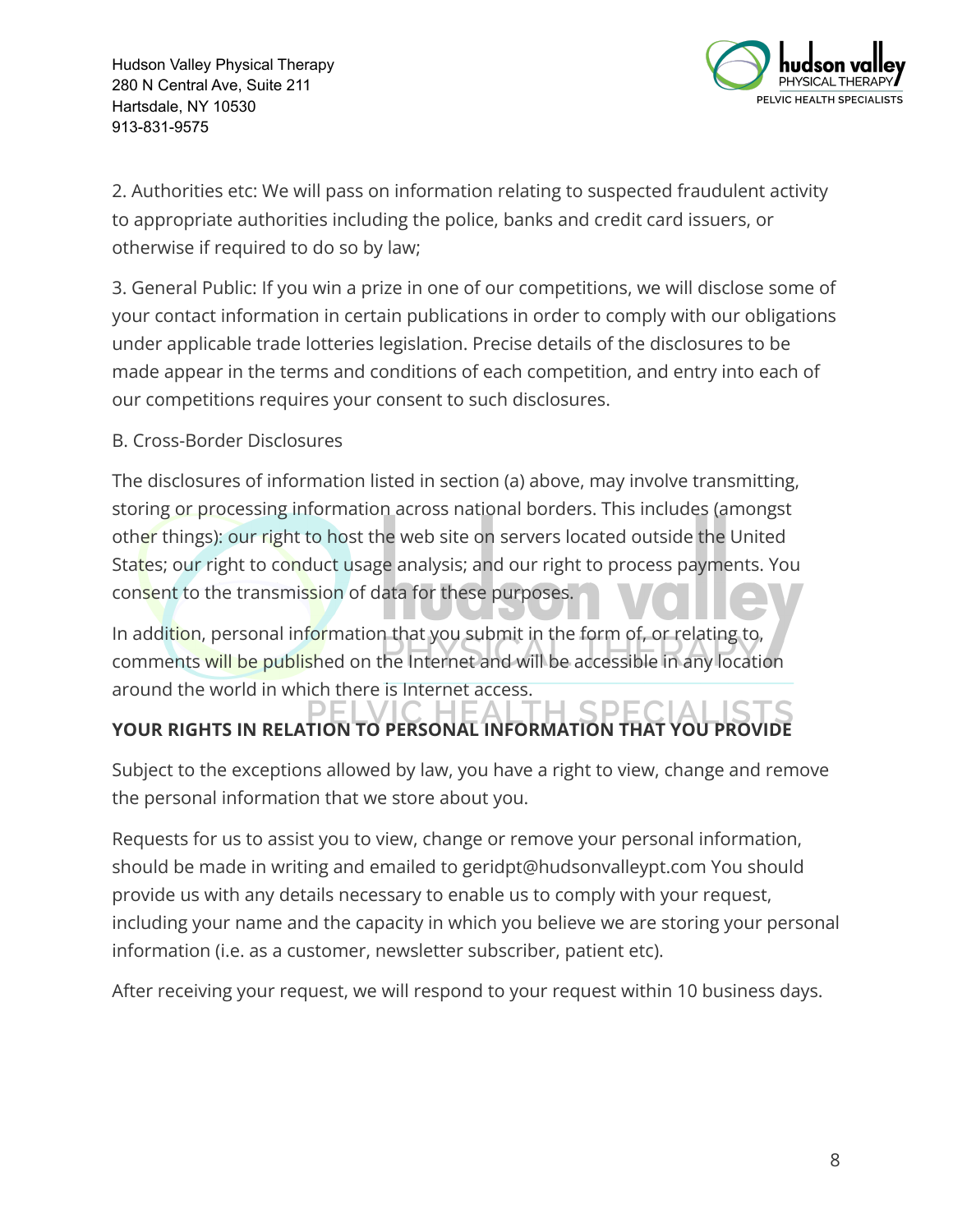

### **CHANGING YOUR COMMUNICATION PREFERENCES**

We do not disseminate spam, as we only send information to people who have requested it. If you have requested information from us in the past, but have now changed your mind, please either:

1. click on the "unsubscribe" link in any one of our communications (if available); or

- 2. reply to any of our email messages using the word "unsubscribe" in the heading; or
- 3. contact us "EMAIL ADDRESS"

There is no charge associated with being removed from our mailing or communications list.

#### **INFORMATION SECURITY**

We will take reasonable technical and organizational precautions to prevent the loss, misuse or alteration of your personal information, and to prevent unauthorized access, modification or disclosure of your personal information. Payment information is processed by secure servers hosted by Square or PayPal, and not on this website. 21 S 2 F

## **OTHER PRIVACY INFORMATION**

If you are a registered member of the web site, please sign out once you have finished using our website and close your browser (e.g. Chrome, Internet Explorer, Firefox or Safari). This ensures that no one else can access your personal information after you.

You are responsible for the security of, and access to, your computer. There are particular risks when you use your computer for online shopping in a public place (such as an Internet cafe).

You are responsible for maintaining the secrecy of your username, password and any account information.

Further Privacy information can be obtained on the web site of the Federal Communications Commission (FCC), which can be found at: https://www.fcc.gov/general/privacy-act-information.